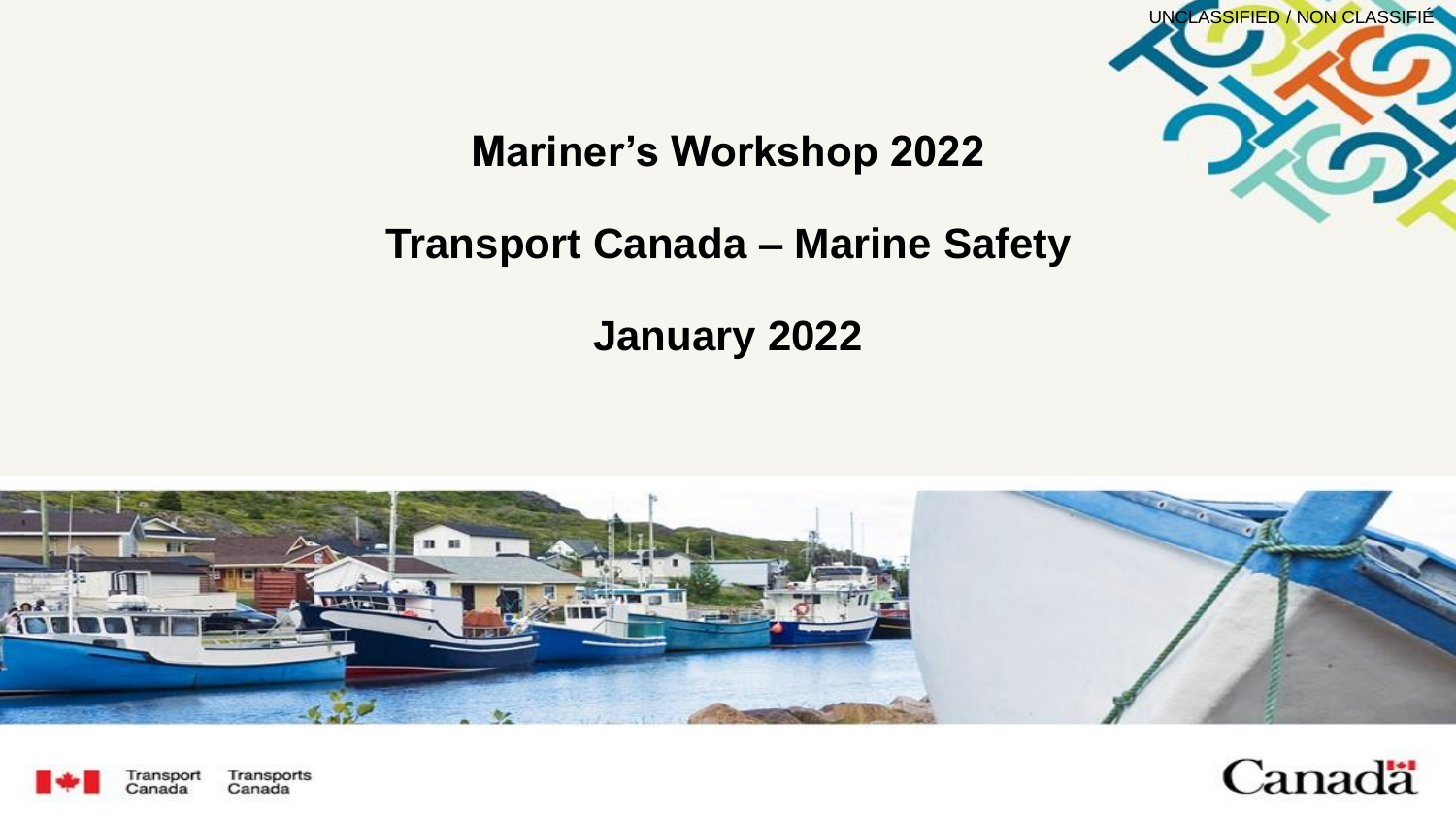# **Presentation Outline**

- International Maritime Organization (IMO) Updates
- Vessel Traffic Services Zones Regulations

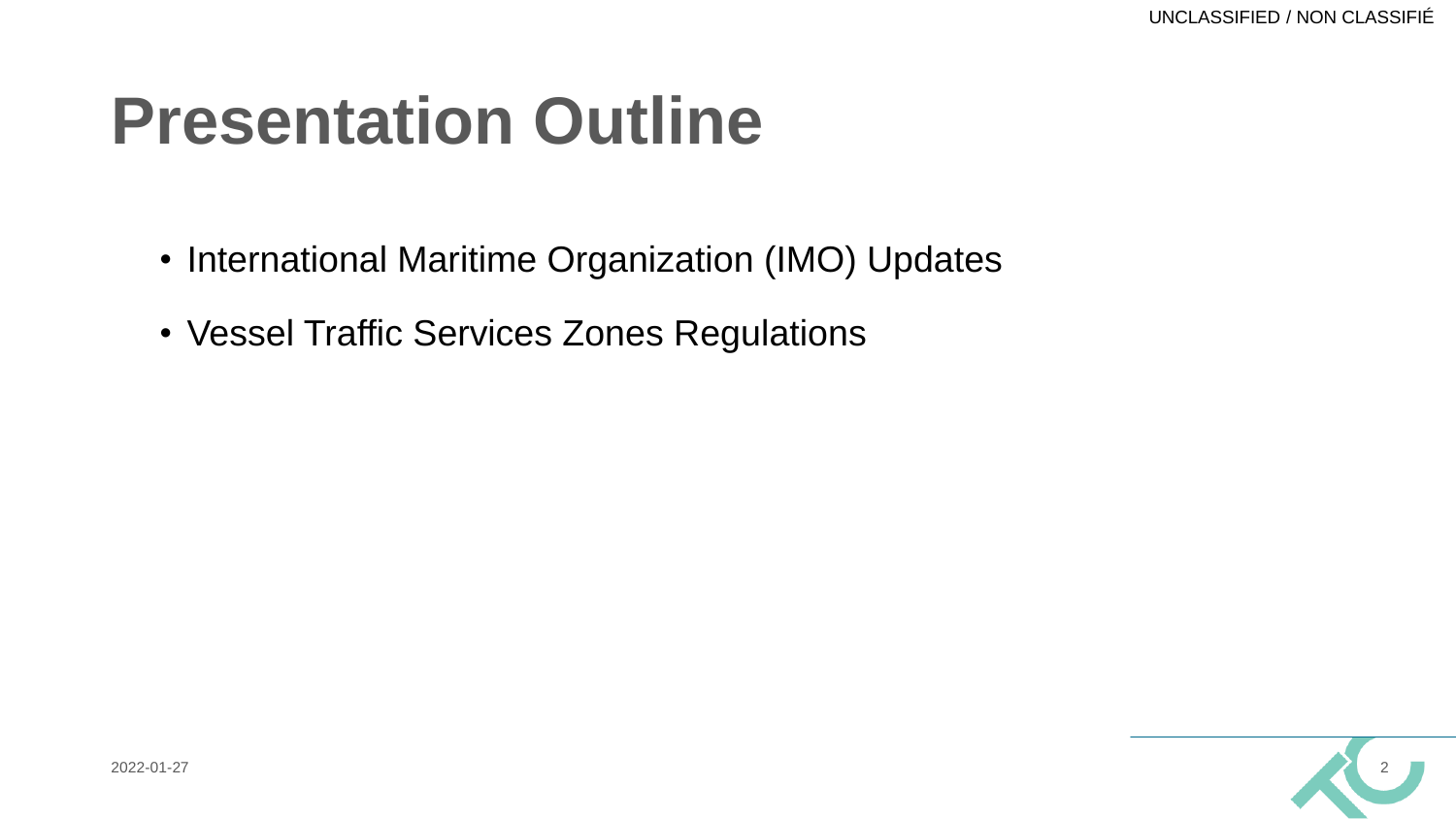# **IMO Updates**

- The draft amendments to **modernize the GMDSS** were agreed upon at the 104th Session of the Maritime Safety Committee (MSC) in October 2021. These amendments are up for adoption at MSC 105 in April 2022
- If adopted, they will be coming into force on 1 January 2024
- Major Changes : New Sea Area A3, Introduction of additional mobile satellite service providers (i.e. Iridium), consolidation of communication-related provisions from SOLAS III into SOLAS IV

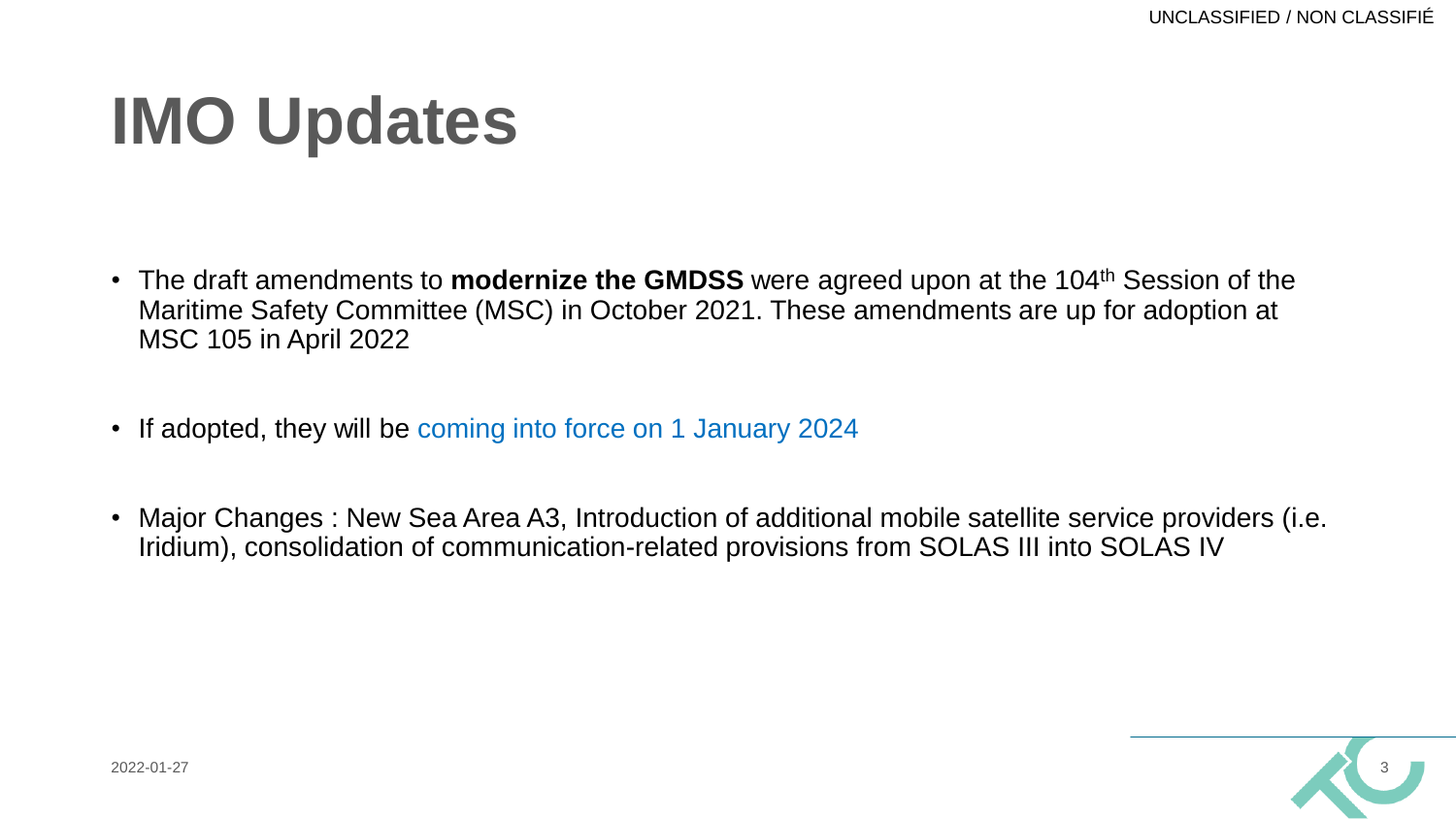# **IMO Updates**

- MSC 104 recognized the Japanese Regional Navigation Satellite System Quasi-Zenith Satellite System (QZSS) as a component of the world-wide radio navigation system (WWRNS)
- MSC 104 also approved consequential amendments to the performance standards for simplified VDRs and VDRs, following the adoption of the performance standards for float-free emergency position-indicating radio beacons (EPIRBs) operating on 406 MHz (Resolution MSC.471(101)) in 2019
- As of 1 July 2022, Resolution MSC.471(101) will be coming into force for **new** EPIRBs *(AIS, GNSS Receiver, Night Vision Compatible light)*
- The 9<sup>th</sup> session of the sub-committee on Navigation, Communication and Search and Rescue (NCSR) will be held in June 2022

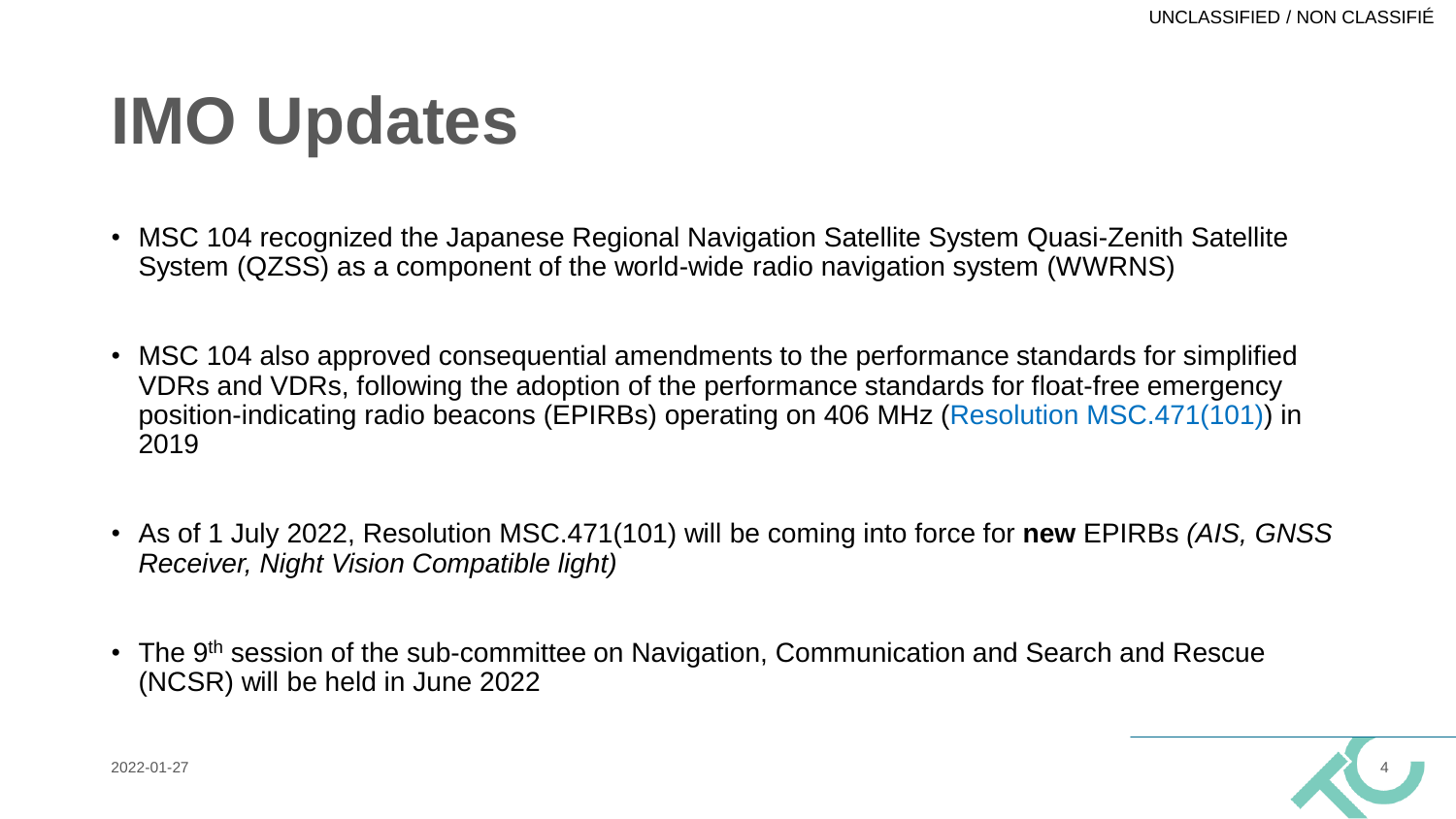#### **Purpose and Content of the VTS Regulations**



GEOGRAPHIC AREAS TYPES AND SIZES OF VESSELS TO REPORT ITEMS TO REPORT

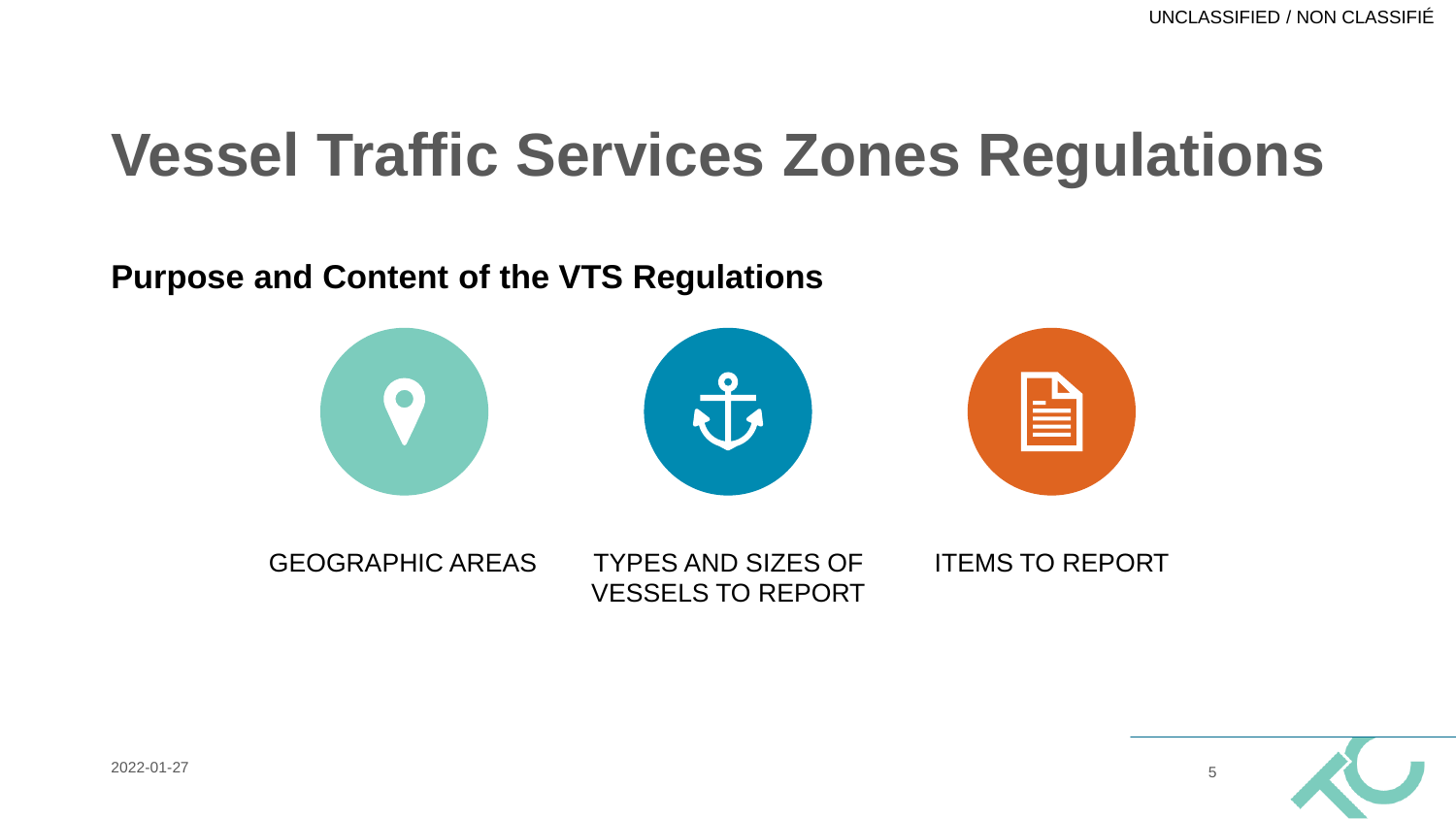- Under the *Canada Shipping Act, 2001,* part 5- Navigation Services, the Minister of the Department of Fisheries and Oceans (DFO) may designate persons as marine communications and traffic services officers, including any person or class of persons for the purposes of enforcing this part of the Act.
- The Governor in Council may, on the recommendation of the Minister of Transport, make regulations, namely, on Vessel Traffic Services.
- Transport Canada (TC) works closely with the Canadian Coast Guard (CCG) on the development of new regulations.

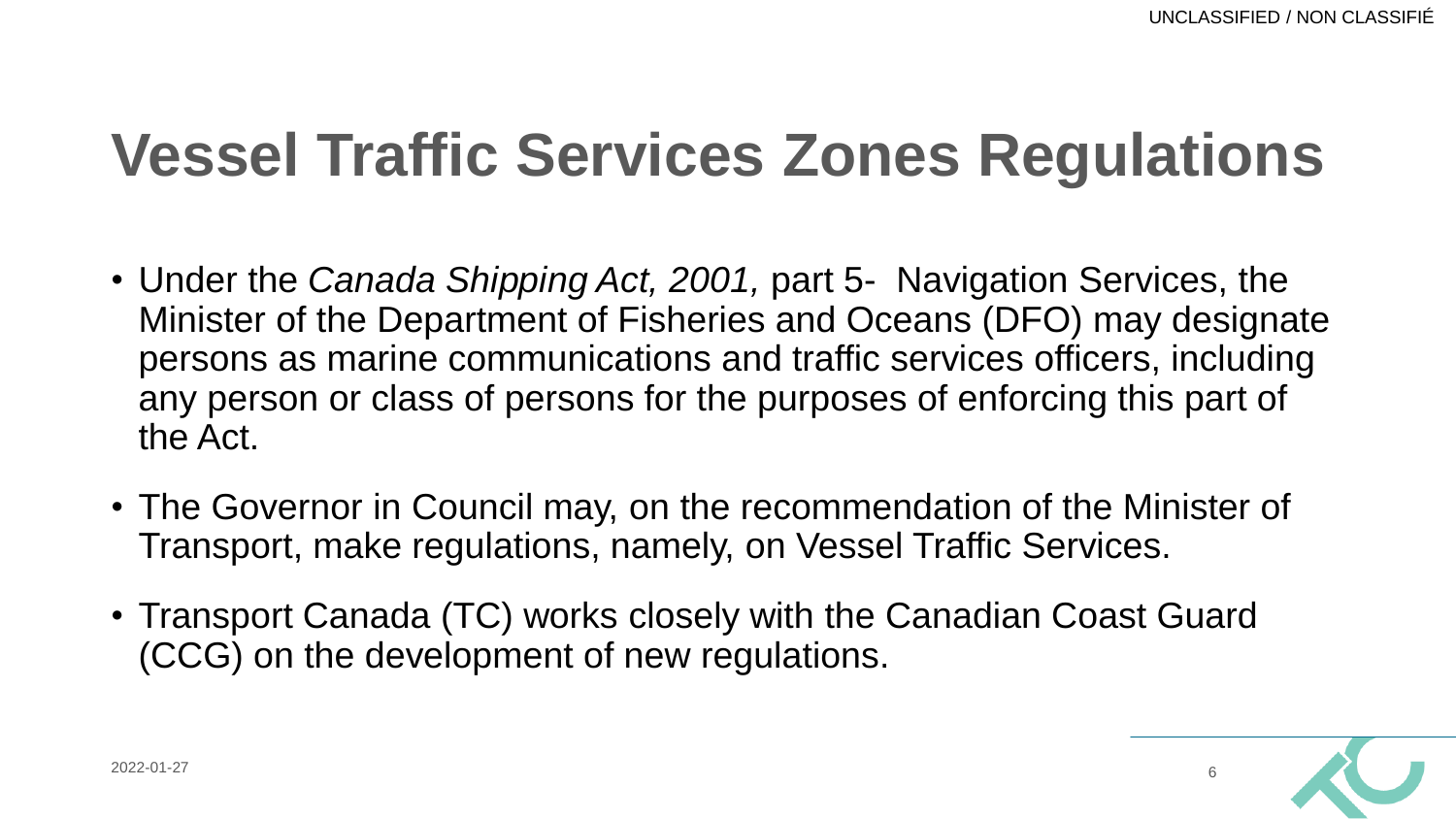

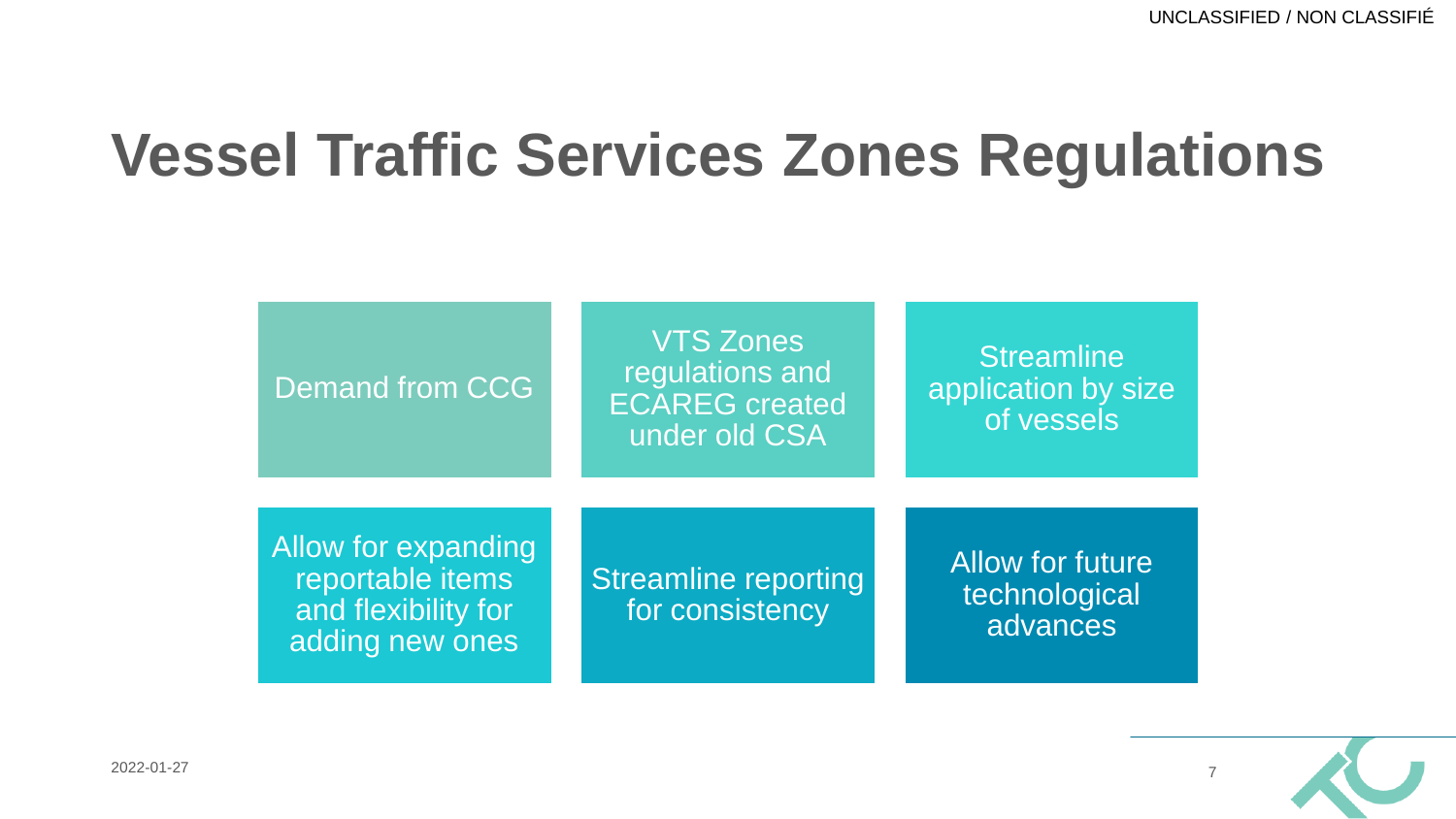#### **Desired outcomes**

- Repeal and consolidate outdated VTS regulations and amalgamate them into one set;
- Meet client and stakeholder expectations by providing timely legislative and consultation processes;
- Implement a business line and ensure that it can be operationally viable for the Marine Communication Traffic Services;
- Align Canadian VTS with international guidelines (e.g., IMO, IALA, etc.);
- Allow flexibility by incorporation by reference in the Radio Aids to Marine Navigation publication;
- Support a modernized regulatory regime based on the *Canada Shipping Act, 2001.*

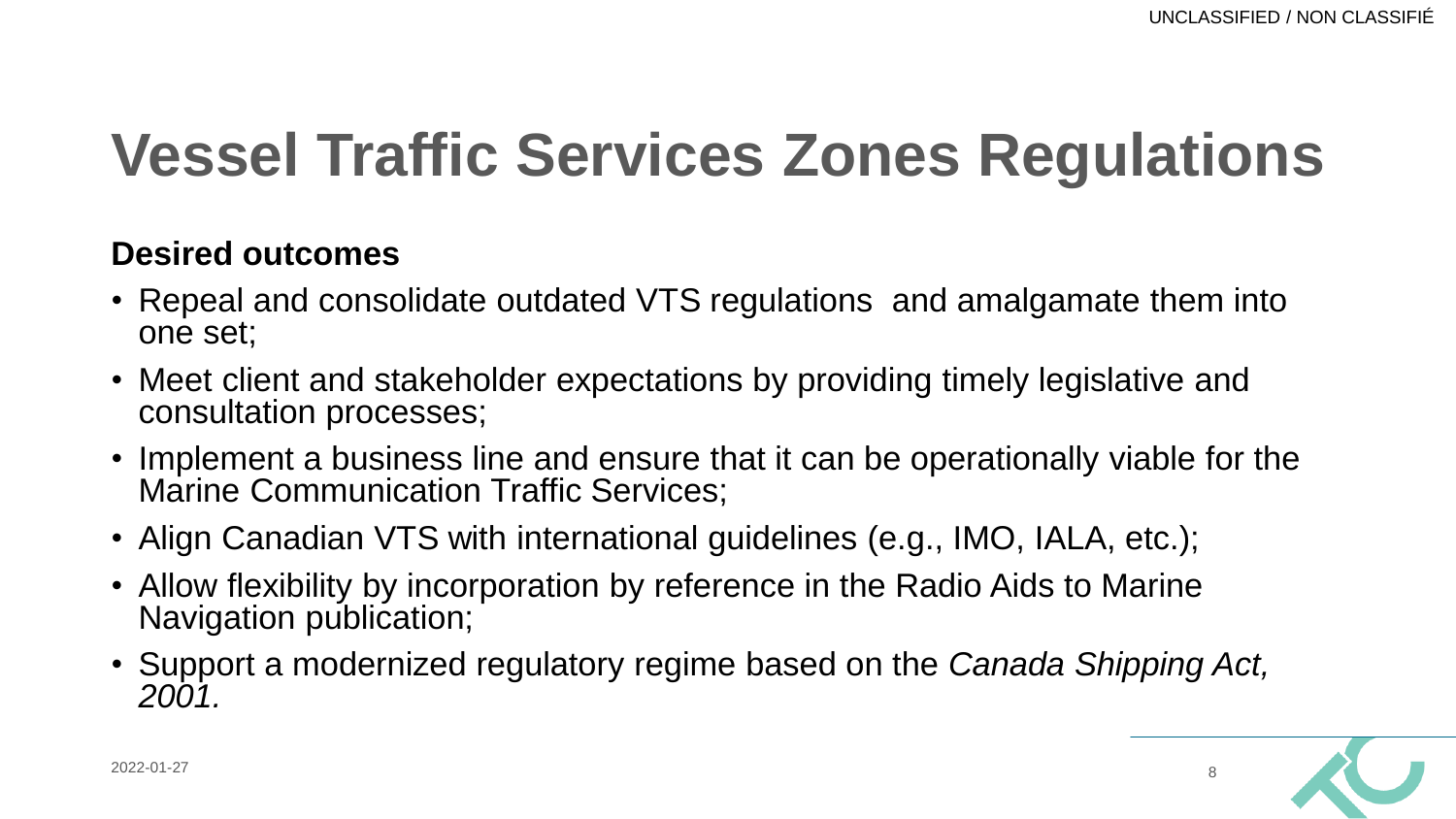#### **Dissemination to mariners**

Information on Vessel Traffic Services Zones (VTSZ), Eastern Canada VTSZ (ECAREG) and Northern Canada VTSZ (NORDREG) are disseminated to mariners via CCG publication, *Radio Aids to Marine Navigation (RAMN*).



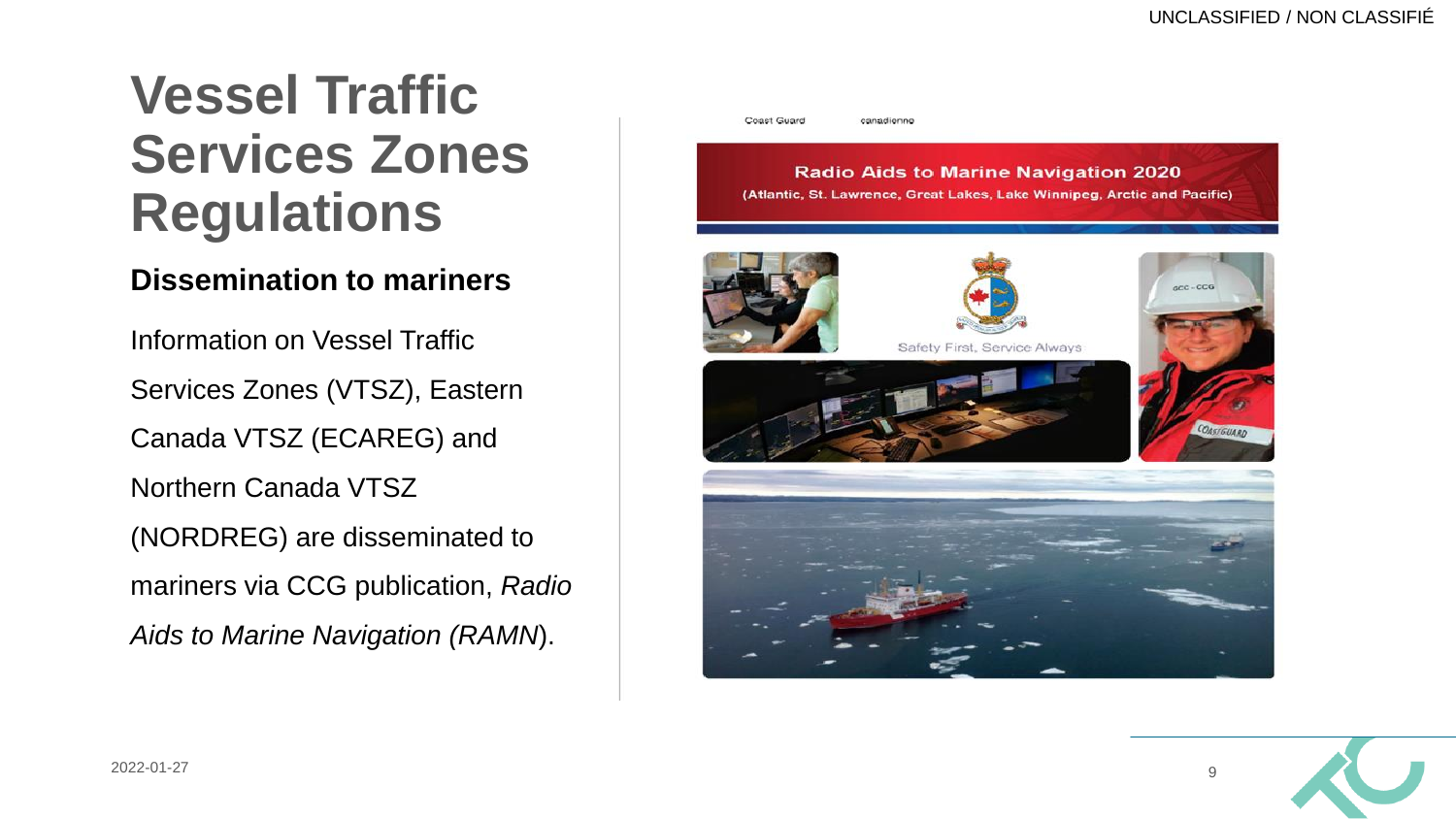### **Reporting items (issue)**

- This issue occurred due to requirements outlined in the existing *VTSZ Regulations.*
- These regulation requirements *have evolved since* the time of coming into force in 1998.

### **Solution**

• To create flexibility in further reporting items. Items that are reportable should be incorporated by reference in RAMN.

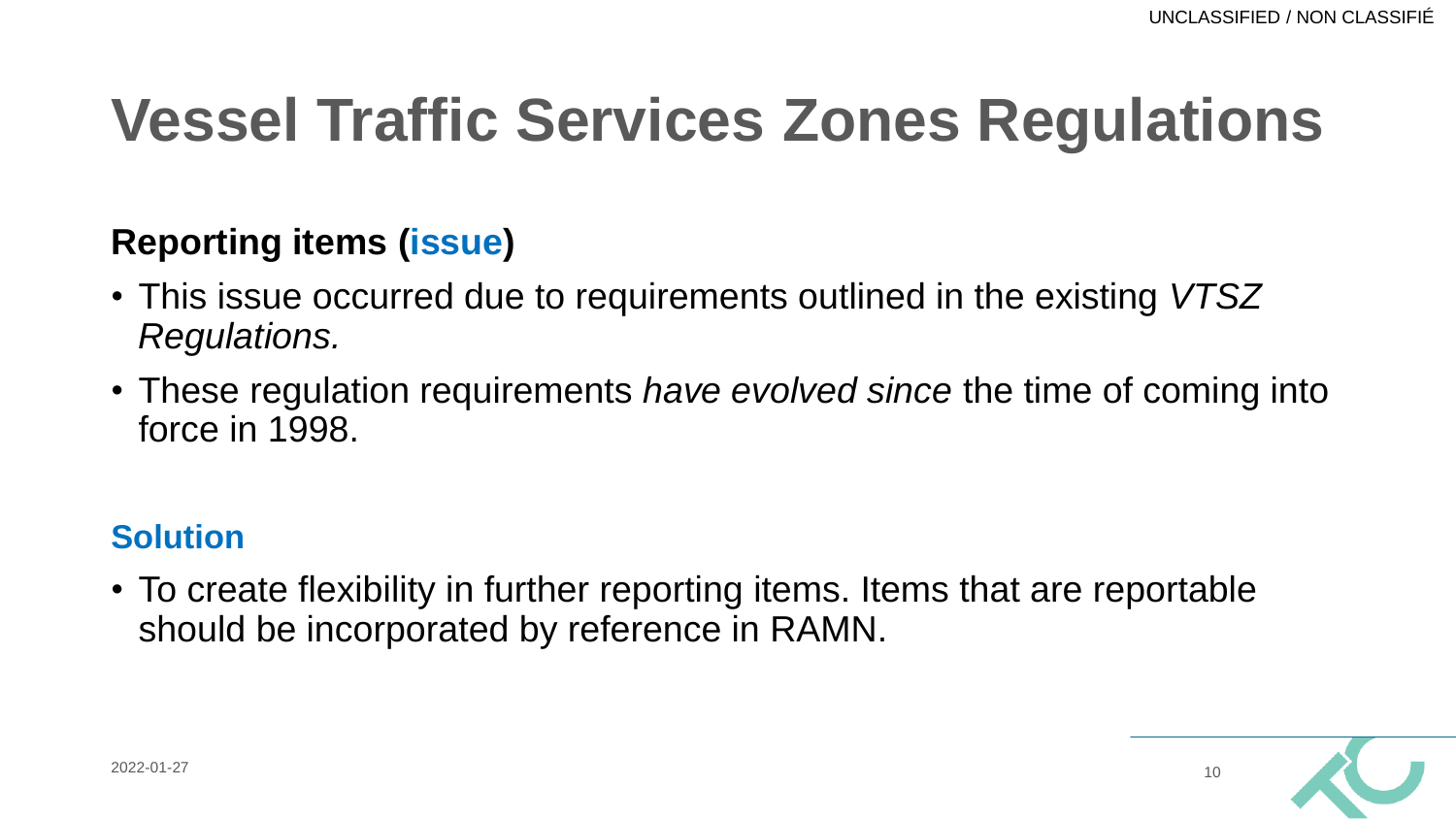### **Application (Issue)**

The current application is complex and multi-layered with caveats

**Application (Solution)**

- To streamline an application to 20 meters for all vessels
- This will provide better situational awareness for MCTS and increase navigation safety

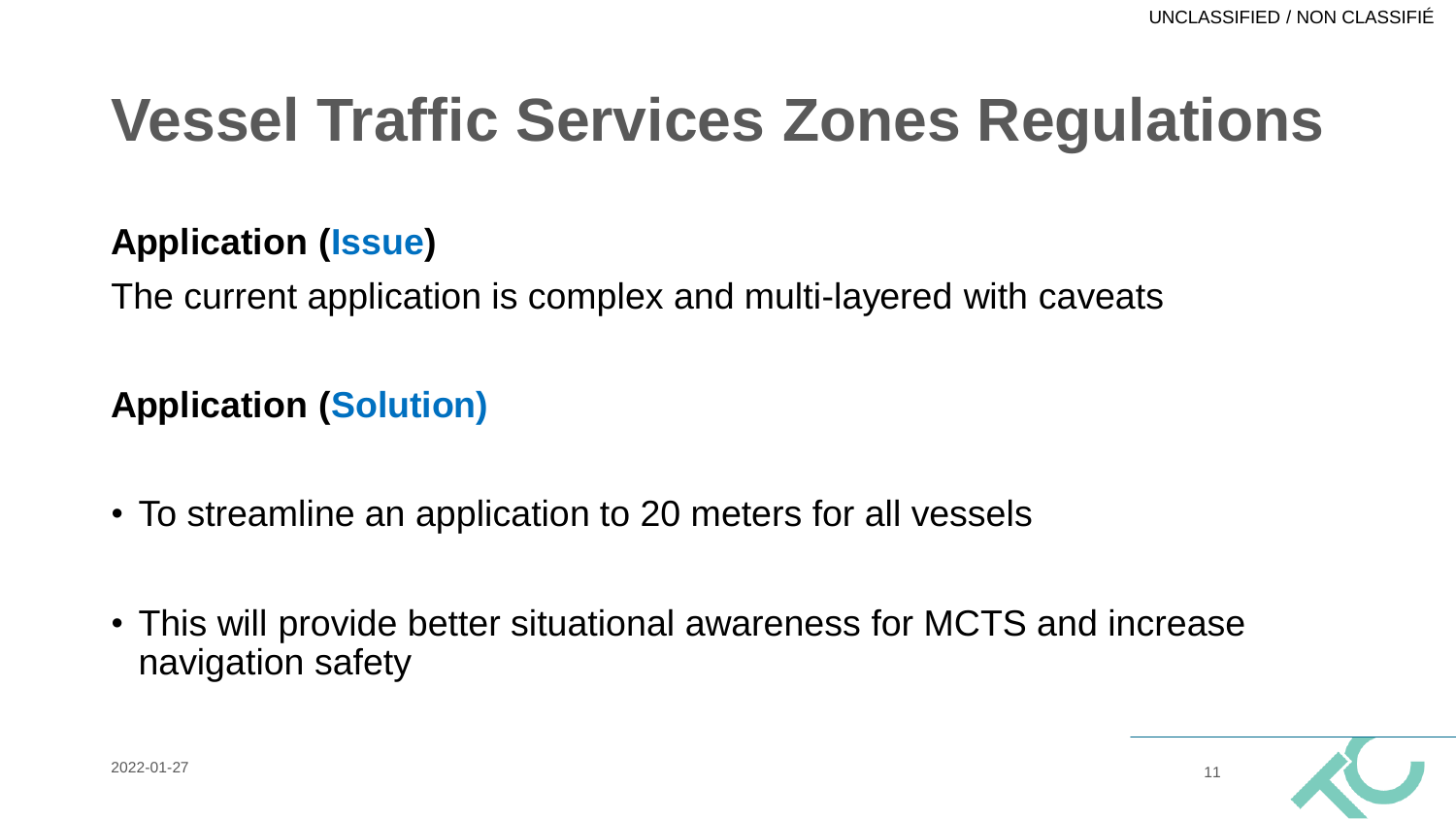**Streamline reporting format**

- Incorporation by reference to RAMN allows CCG to streamline reporting format requirements.
- CCG is working on new version of RAMN Part 3 according to IMO standards.

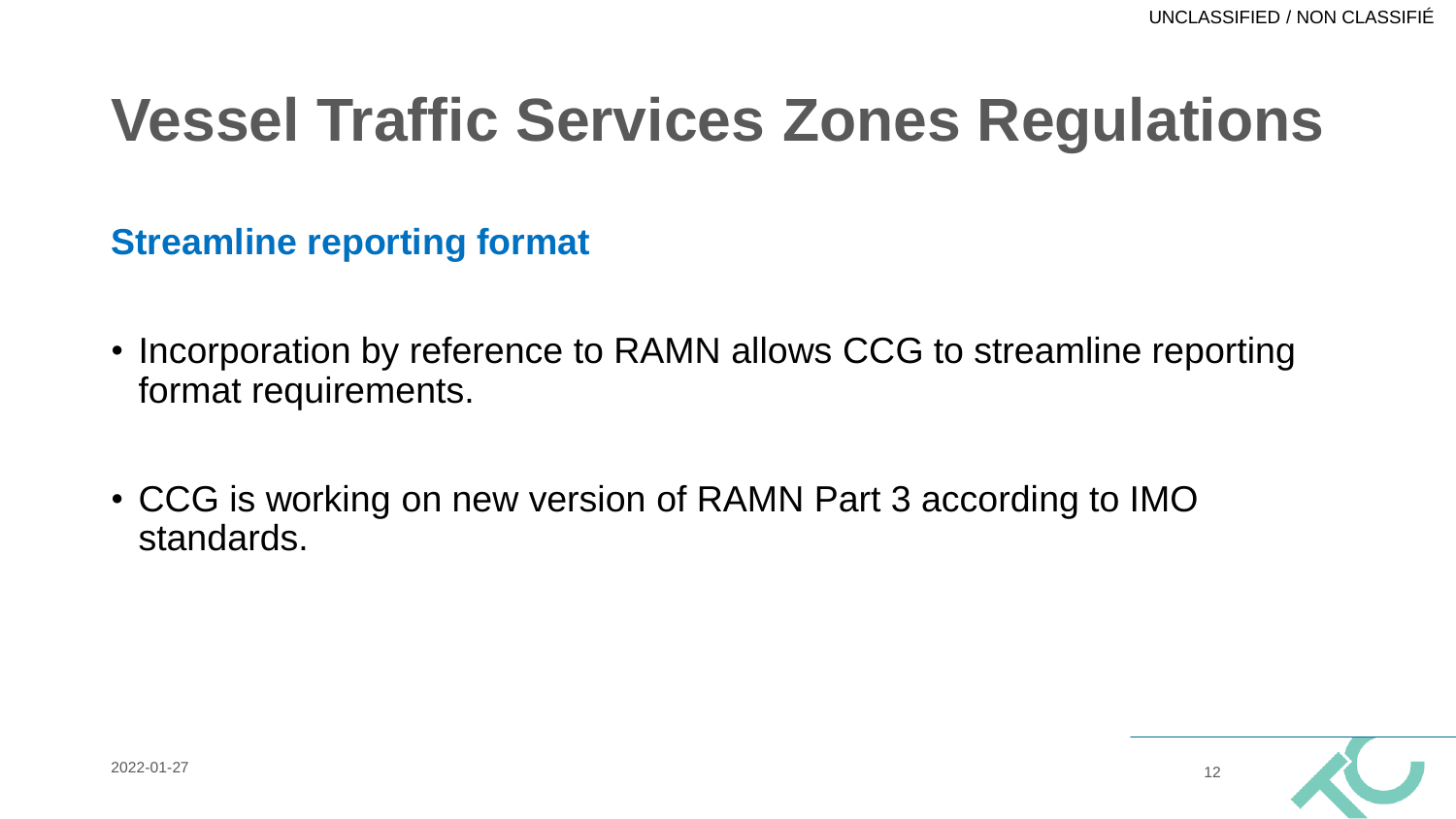### **Communication**

- Technologies have evolved over the past few decades and further changes are expected.
- Communication methods should be defined by RAMN in order to allow flexibility for future technological advancement.